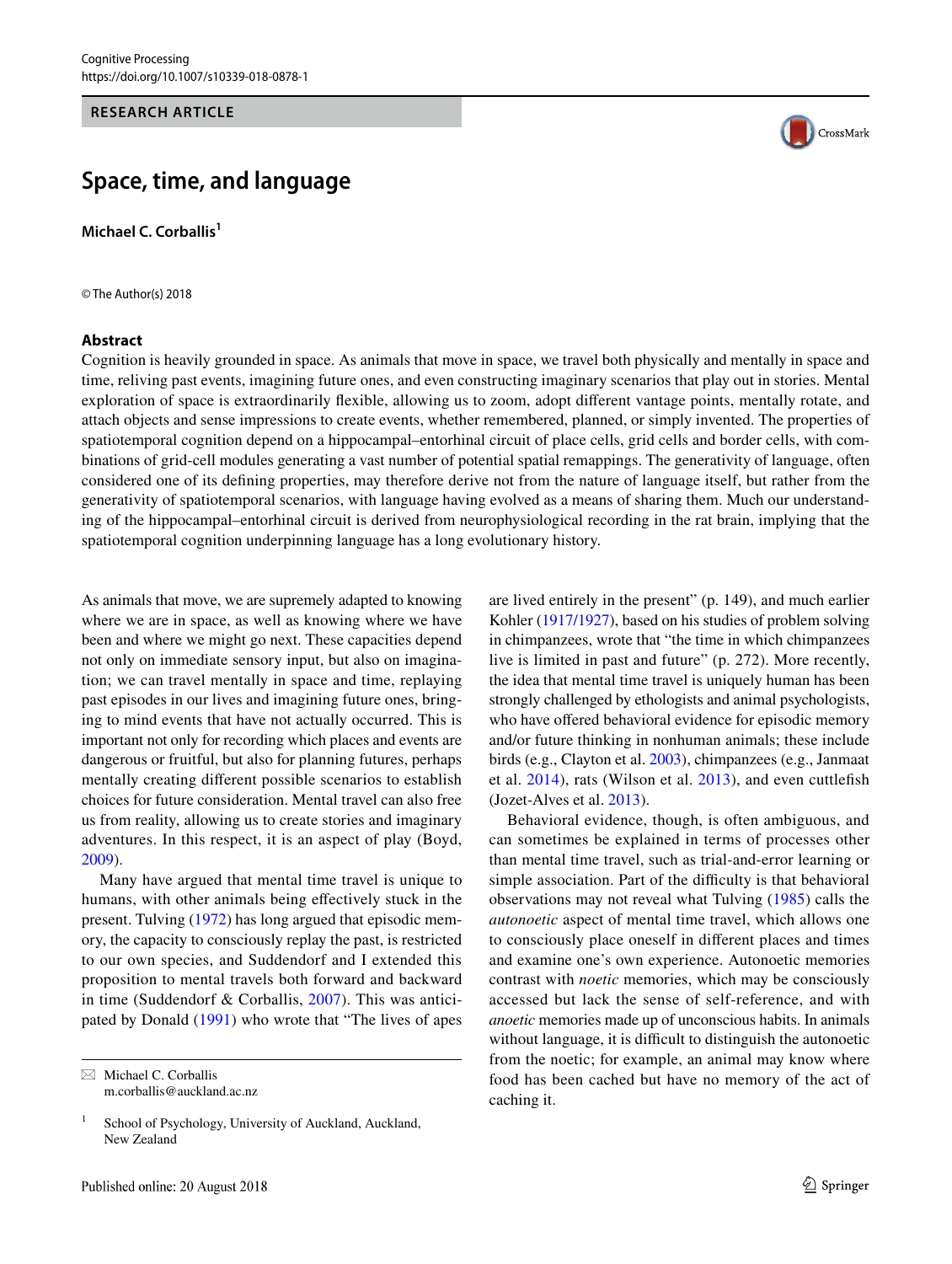Better information as to the subjective aspect of mental time travel in nonhuman animals may come from actual recordings of brain activity, and correspondences with human brain activity. Recent understanding of the functions of the hippocampus, in particular, suggests a growing rapprochement between human and animal research, and a sense of the evolutionary continuity of mental time travel. It was this information that caused me to change my view and accept the likelihood that mental travels in space and time may long precede human evolution (Corballis [2013](#page-3-10); but see Suddendorf [2013,](#page-3-11) for dissenting opinion).

### **Role of the hippocampus**

In humans, the hippocampus plays a critical role in both episodic memory and episodic future thinking. Patients with destruction of the hippocampus are unable to recall past events or imagine future ones (Corkin [2013;](#page-3-12) Wearing [2005\)](#page-3-13). Brain imaging also shows the hippocampus to be active when people are asked to recall previous episodes, or imagine future ones (Addis et al. [2011\)](#page-3-14), or even con-struct fictitious ones (Hassabis et al. [2007\)](#page-3-15). This is not to say that representations are stored in the hippocampus; rather, the hippocampus may be responsible for scene construction (Maguire et al. [2016\)](#page-3-16), drawing on information stored in many regions of the brain but allowing for vivid mental construction and reconstruction of events. Without that construction, we have no autonoetic sense of past or imagined events, but may well have access to general knowledge (noetic information).

For many years, it was thought that the hippocampus must play a very diferent role in nonhuman animals. In the rat hippocampus, for example, recordings from single cells, known as "place cells," correspond to the animal's location; as the animal moves about, diferent place cells become active. This led to the notion of the hippocampus as a "cognitive map," or a kind of internal GPS system (O'Keefe and Nadel [1978](#page-3-17)). It now seems clear, though, that place cells themselves play a role in episodic memory, and probably in mental time travel generally.

Experiments have shown that hippocampal activity may persist in short-wave ripples (SWRs) after the animal has been removed from a spatial environment, such as a maze, and these ripples map out trajectories in the environment. These trajectories are sometimes "replays" of trajectories previously taken, sometimes the reverse of those trajectories, and sometimes trajectories the animal did not take, some of which may be anticipations of future trajectories. This evidence offers some reconciliation with the evidence from humans. Reviewing the evidence, Moser et al. ([2015\)](#page-3-18) write that "the replay phenomenon may support 'mental time travel' … through the spatial map, both forward and backward in time (p. 6)." Mental time travel, then, far from being unique to humans, may be present even in the rat, and may go far back in the evolution of moving animals.

Recordings from the rat hippocampus also reveal what have been termed "time cells," which respond in coordinated fashion to code the relative times in which events occurred. The pattern itself changes over time as the temporal context changes (Eichenbaum [2017\)](#page-3-19). This can be observed experientially in our own memories of when things happened, gradually losing immediacy and detail, both spatial and temporal. Moser et al. ([2015](#page-3-18)) also summarize evidence that place cells in the rat hippocampus respond not only to specifc locations, but also to features of environments they have explored, such as odors, touch sensations, and the timing of events. This suggests that the hippocampus acts not only as a cognitive map, but also as a template for mental time travel that includes episodic nonspatial elements. Similar properties apply to hippocampal action in humans. In one study, human patients about to undergo surgery had electrodes implanted in cells in the medial temporal lobe, in an attempt to locate the source of epileptic seizures. They were given the task of navigating a virtual town on a computer screen, and delivering items to one of the stores in town. They were then asked to recall only the items, and not the location to which they were delivered. The act of recall, though, activated place cells corresponding to that location, efectively mirroring the replay of place-cell activity in the rat brain (Miller et al. [2013\)](#page-3-20).

Experimental limitations mean that the evidence from the rat covers short durations of not more than a few hours, whereas human episodic memories can go back years, if not decades, but the commonalities between human and nonhuman hippocampal function suggest that episodic mental travel may long predate human evolution.

## **Modulation of hippocampal function**

Hippocampal fring is modulated by cells in the adjacent entorhinal cortex. These cells respond to felds laid out in a grid pattern, and diferent grid-cell modules are dedicated to diferent geometric aspects of the environment and its relation to the animal's location. These various properties allow rapid adjustment of the internal map to accommodate changes in viewing angle, relation to contours, and zooming. One set of grid cells codes for head direction, essentially calibrating which way to the animal is facing. These appear to play a role in spatial memory as well as in online spatial awareness, at least in humans. Brain imaging shows that as people navigate in a virtual environment, hippocampal activity peaks in 60-degree steps, concordant with the hexagonal layout grid-cell receptive felds (Doeller et al. [2010](#page-3-21)). The adjustment of orientation in imagined space is illustrated in a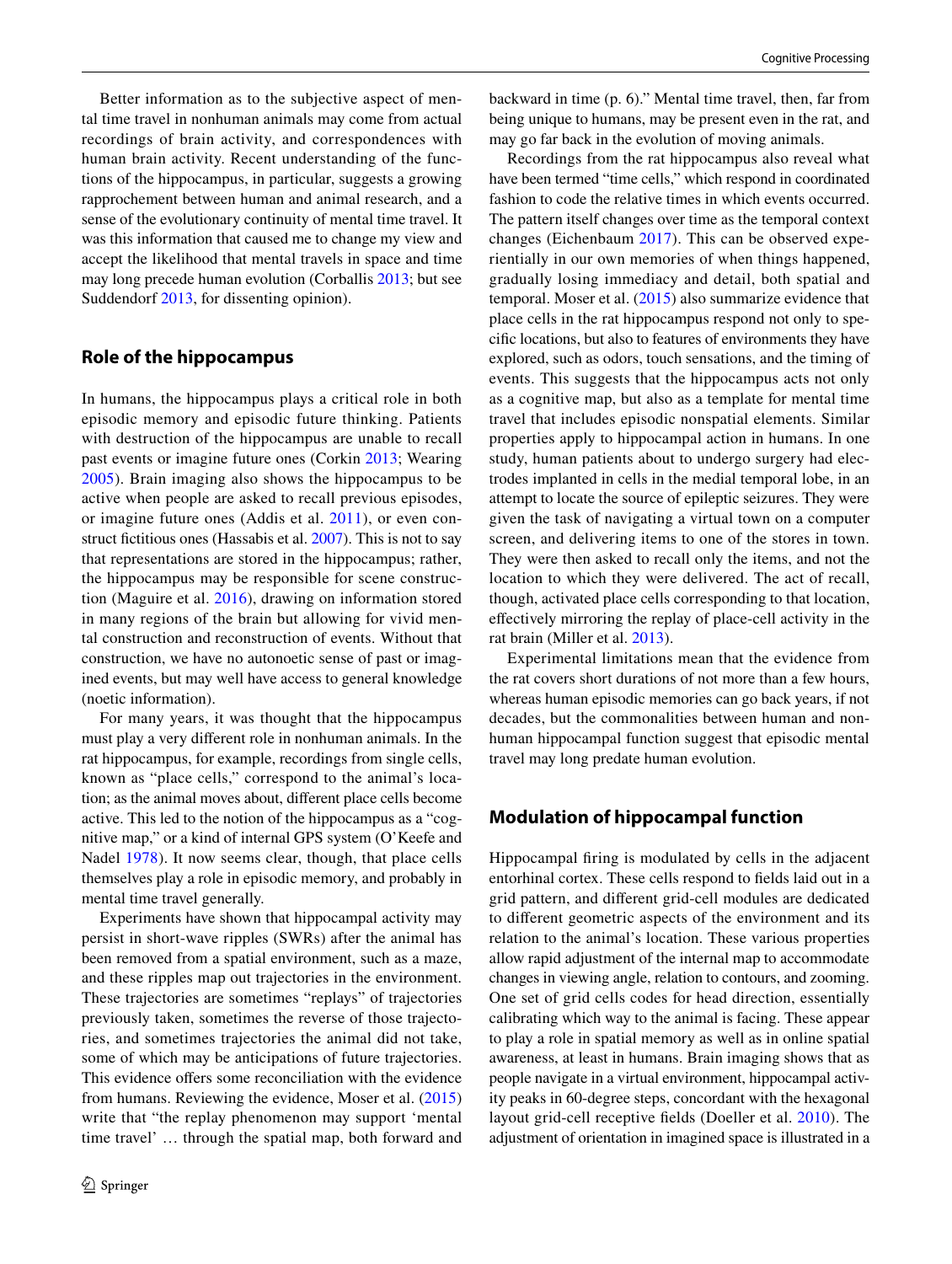classic experiment in which patients with left hemineglect, a condition in which damage to the right hemisphere results in failure to attend to objects or events on the left side of space, were asked to imagine themselves in the Piazza del Duomo in Milan. They were frst asked to imagine themselves at one end of the square facing the cathedral and to list the landmarks they could identify. They systematically neglected those on the left. When then asked to imagine themselves at the cathedral end, facing the other way, they systematically neglected those they had previously identifed, now on the left, and identifed those they had previously neglected (Bisiach and Luzzatti [1978](#page-3-22)). This is a striking demonstration not only that spatial orientation is highly fexible, but also that spatial deficits are manifest in imagined as well as in perceived space.

Grid cells also modulate spatial scale, such that diferent levels of spatial resolution are represented along the axis of the hippocampus, ranging from a more detailed, close view at one end toward a broader, more distant view at the other. In the rat, the dorsal end operates within a region of about 1 m in width, while at the rostral end the width is about 10 m (Kjelstrup et al. [2008\)](#page-3-23). This arrangement allows for zooming, which is ubiquitous in human spatial understanding: we can locate ourselves in the immediate environment, such as an office, or zoom out to understand where we are in a building, a city, a country, or even in a world map. We can also zoom in the imagined past or future, perhaps imagining being in a particular café in Paris, then zooming out to locate the café in that city, and the city in the country. Variations in scale may apply also to our understanding of the structure of events in the world as well as simply to spatial awareness. In one study, people shown sequences of four videos of diferent events, along with narratives describing the events. At one level, narratives were linked to each video, encouraging attention to individual details. At the next level, narratives linked a pair of videos, and at the fnal level a narrative linked all four videos. As the people processed these narratives, activation in the hippocampus progressed from the posterior to the anterior end as the scales of the narrative shifted from small and detailed to larger and more global (Collin et al. [2015](#page-3-24)). This shift probably occurs as you read a novel, with specifc information registering as you read each page, but more global understanding as you proceed and later remember the novel.

The entorhinal grid system appears to operate in modular fashion, in which the combinations of just a few modules can generate a vast number of patterns of activity in the hippocampus, since grid modules can assume diferent levels. Moser and her colleagues write "The mechanism would be similar to that of a combination lock in which 10,000 combinations may be generated with only four modules of 10 possible values, or that of an alphabet in which all words of a language can be generated by combining only 30 letters or less (p. 11)." This combinatorial system may apply across time as well as space, providing for the "hierarchical organization of space, time and [episodic] memory" (Collin et al. [2017](#page-3-25))—and no doubt of imagined future episodes as well. In short, the mechanism appears to be both generative and hierarchical. As such, it may well underlie the organization of language itself.

### **Language**

One of the essential properties of language is generativity, the capacity through hierarchical representations to produce a potentially infnite number of sentences. According to Chomsky, this capacity is unique to humans, emerging within the past 100,000 years or so. Its primary operation is "unbounded Merge" (e.g., Berwick and Chomsky [2015](#page-3-26); Chomsky [2010](#page-3-27)), whereby symbolic structures can be progressively merged in recursive fashion to create a potentially infnite number of possible structures. This operation underlies what Chomsky also calls *universal grammar* (UG).

Universal grammar is a property of so-called *internal language*, or I-language, which is essentially an internal mode of symbolic thought, and is not itself involved in communication. Chomsky and colleagues have little to say about the origin of I-language, except that it is distinctively and uniquely human, and arose in a single step, even in a single individual (Chomsky [2010\)](#page-3-27)—perhaps the outcome of a mutation. Through a process of externalization, communicative languages (sometimes called external language or E-language) emerge, and may difer widely between diferent language cultures.

The possibility considered here is that the generative and recursive nature of language, and indeed of thought more generally, derive from spatiotemporal imagination; or as Dor [\(2015\)](#page-3-28) expresses it, language is "the instruction of imagination." Generativity in turn is grounded in the hippocampal mechanisms for establishing awareness of location and orientation in space. The generativity of language, then, is not so much a property of language itself as of the underlying thoughts that we use language to convey. Even in the rat, those thoughts may have the beginnings of narrative structure in that hippocampal ripples correspond to sequential trajectories.

The critical diference between this account and that of Chomsky and colleagues, then, is that the internal structure has a long evolutionary history, with basic features evident even in the rat. This approach is clearly more consistent with Darwinian evolution than with the Biblical notion of language as a miracle, a gift of God to Adam. In terms of expressive language itself, then, the question is not how language achieved its fundamental structure, but rather how input–output systems were adapted to enable internal